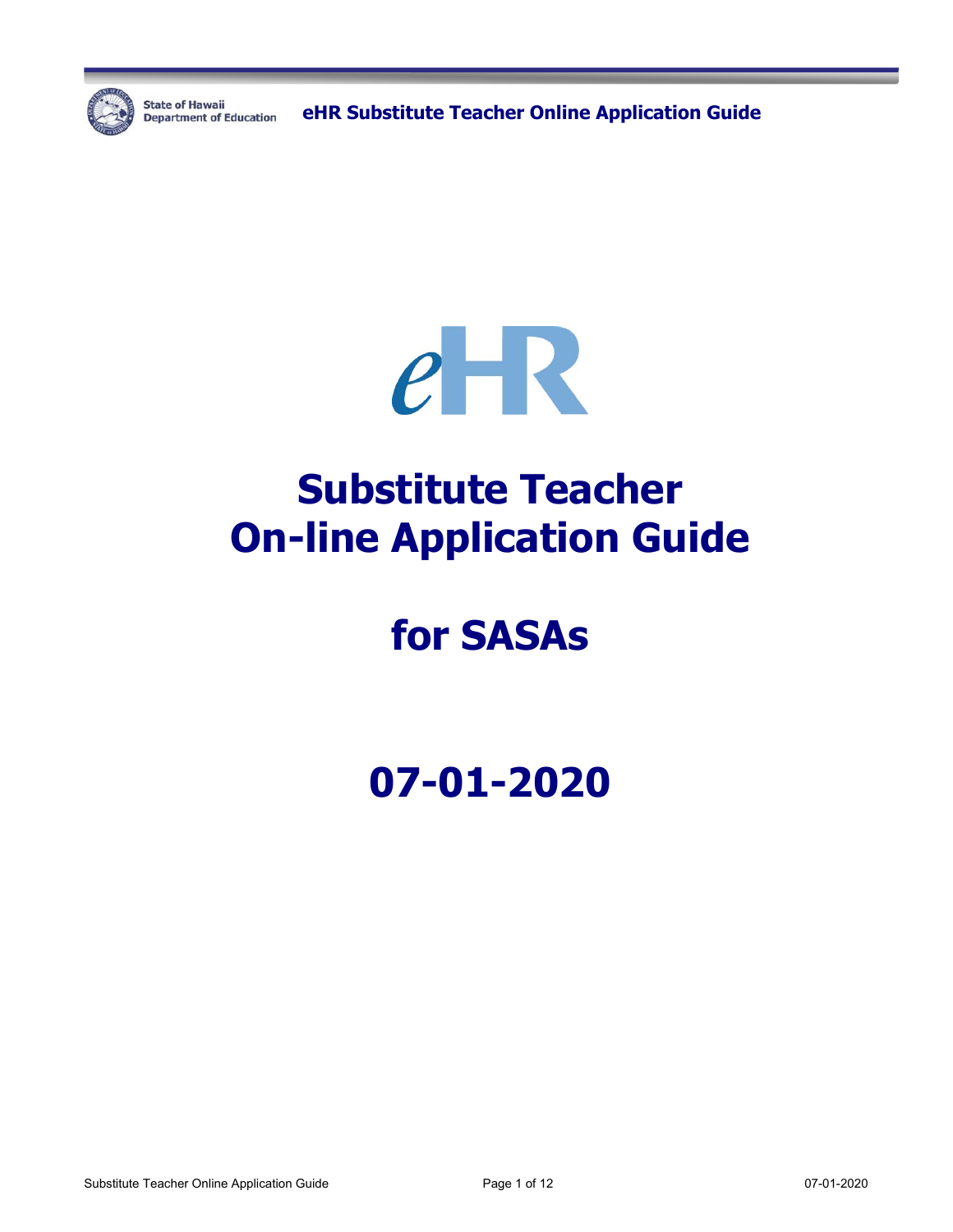

eHR Substitute Teacher Online Application Guide

## Table of Contents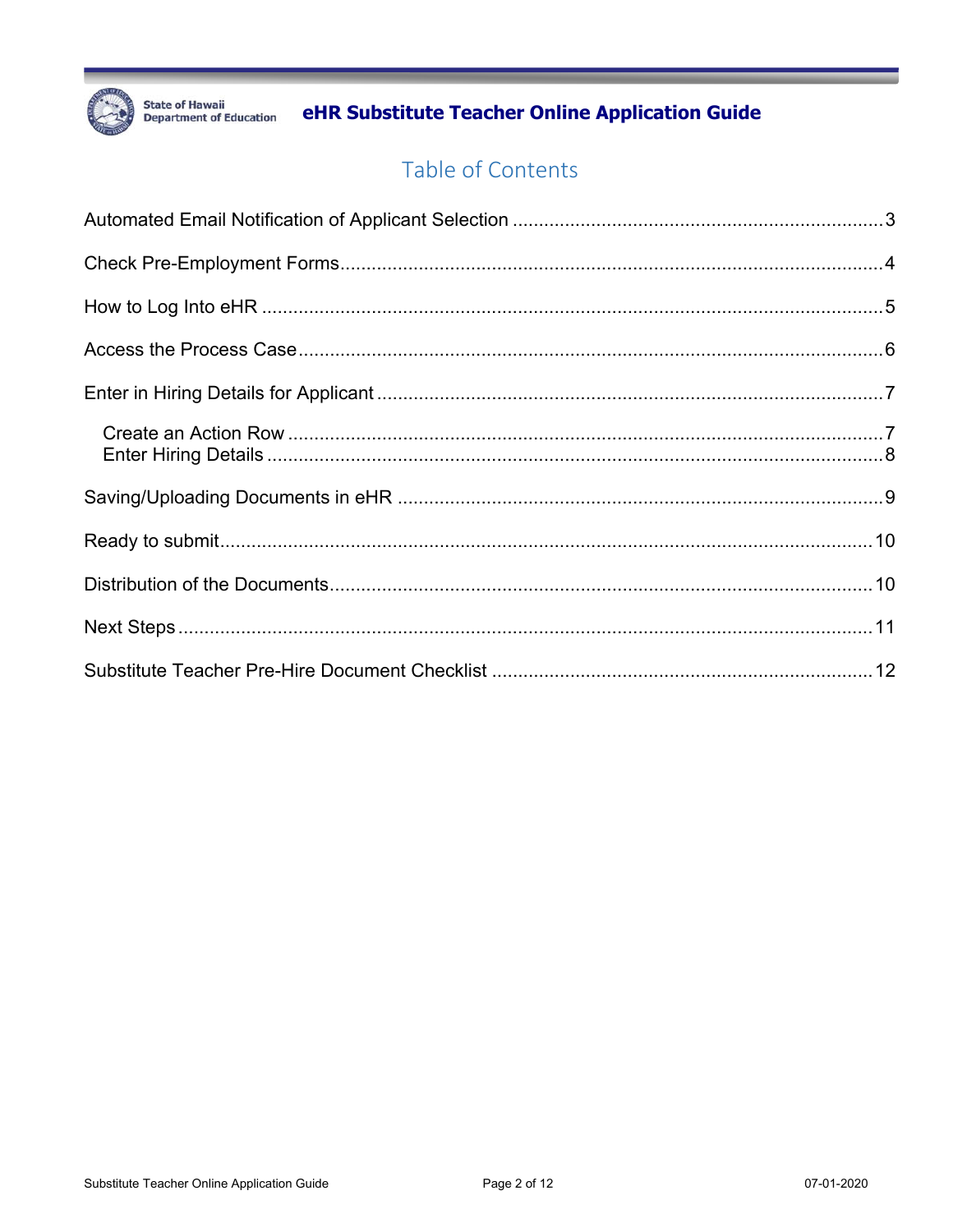

## **Automated Email Notification of Applicant Selection**

You will receive an automated email from eHR indicating that your administrator has conditionally sponsored an applicant as a substitute teacher for your school. The applicant will be contacting you to submit their pre-employment forms. You will have a pending process case to input the hiring detail information. The automated email will say…

#### **DO NOT RESPOND TO THIS EMAIL AS IT IS SENT FROM AN UNATTENDED INBOX AND YOU WILL NOT RECEIVE A REPLY**

Aloha \_\_\_\_\_\_,

You have received the 'Manage Substitute Teacher Sponsor Approval' for Process Case Step Key *XXXXXXX*.

This e-mail was auto-generated to notify you that you have a pending substitute teacher application to review. Click here to Login to eHR and click on the *Pending Cases* button to work on this process case.

The applicant will be contacting you to arrange a time to drop off documents. The applicant will need to provide you with the following documents:

- I-9 Form with supporting documents
- Form 600-001 Employment Suitability Check for DOE Employees and Institute of Higher Education Trainees. This form must be signed by an Administrator and returned to the applicant.
- Copy of Tuberculosis (TB) Test
- ERS Form 209 [depending if the applicant indicated if they are a retiree]

Click here to find step-by-step instructions on how to enter in the applicant data.

Mahalo!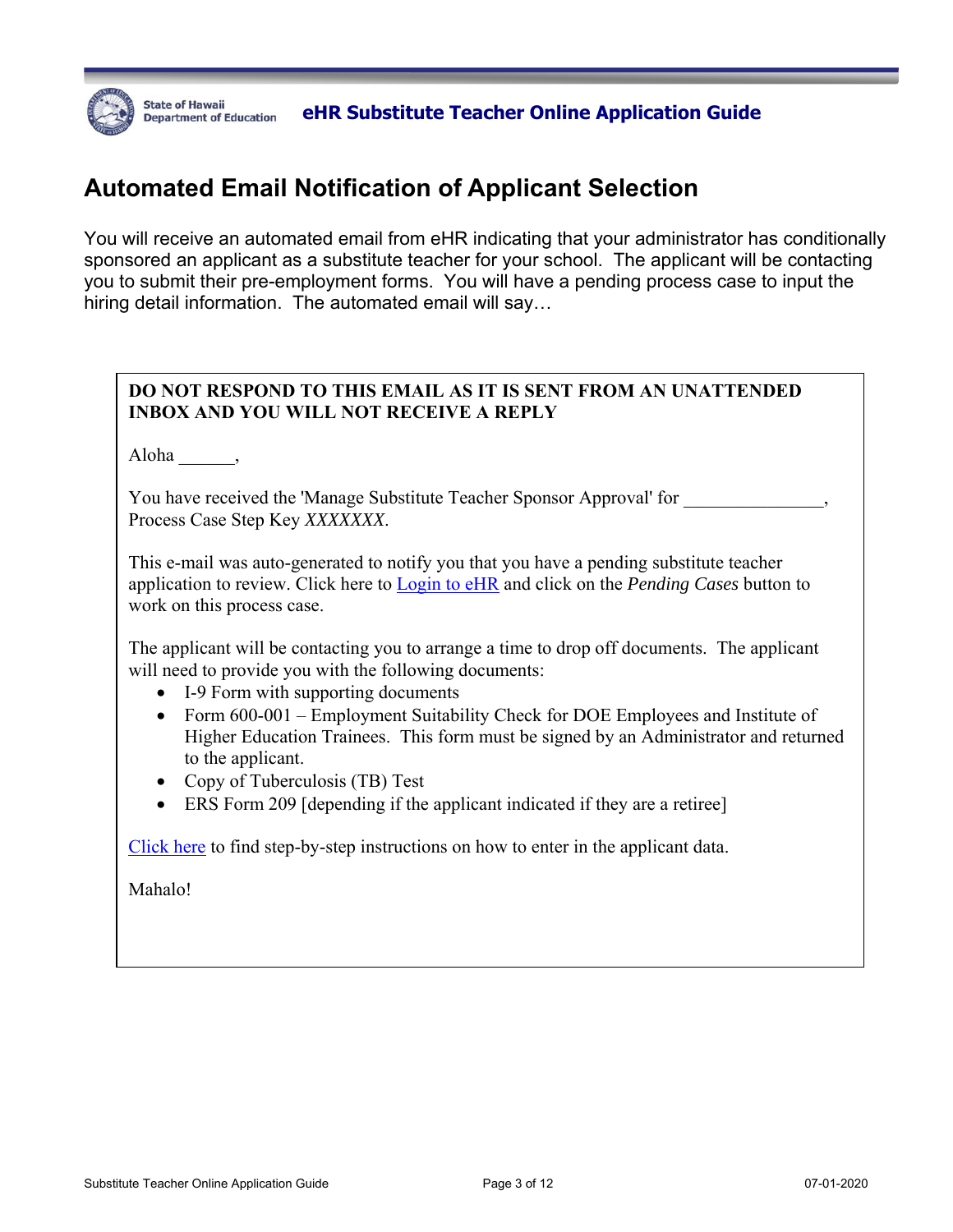

## **Check Pre-Employment Forms**

Check the pre-employment forms for completion.

- **I-9 Form**: Check all supporting documents and confirm that Social Security Number (SSN) and Date of Birth (DOB) are correct. Sign/complete I-9 Form.
- **Form 600-001**: Administrator must review and sign. Completed form is returned to applicant.
- **Copy of Tuberculosis (TB) Test**: Test results must be clear
- **ERS 209 Form** (Retirees Only): Complete Part II. The email notification will list if this form is needed.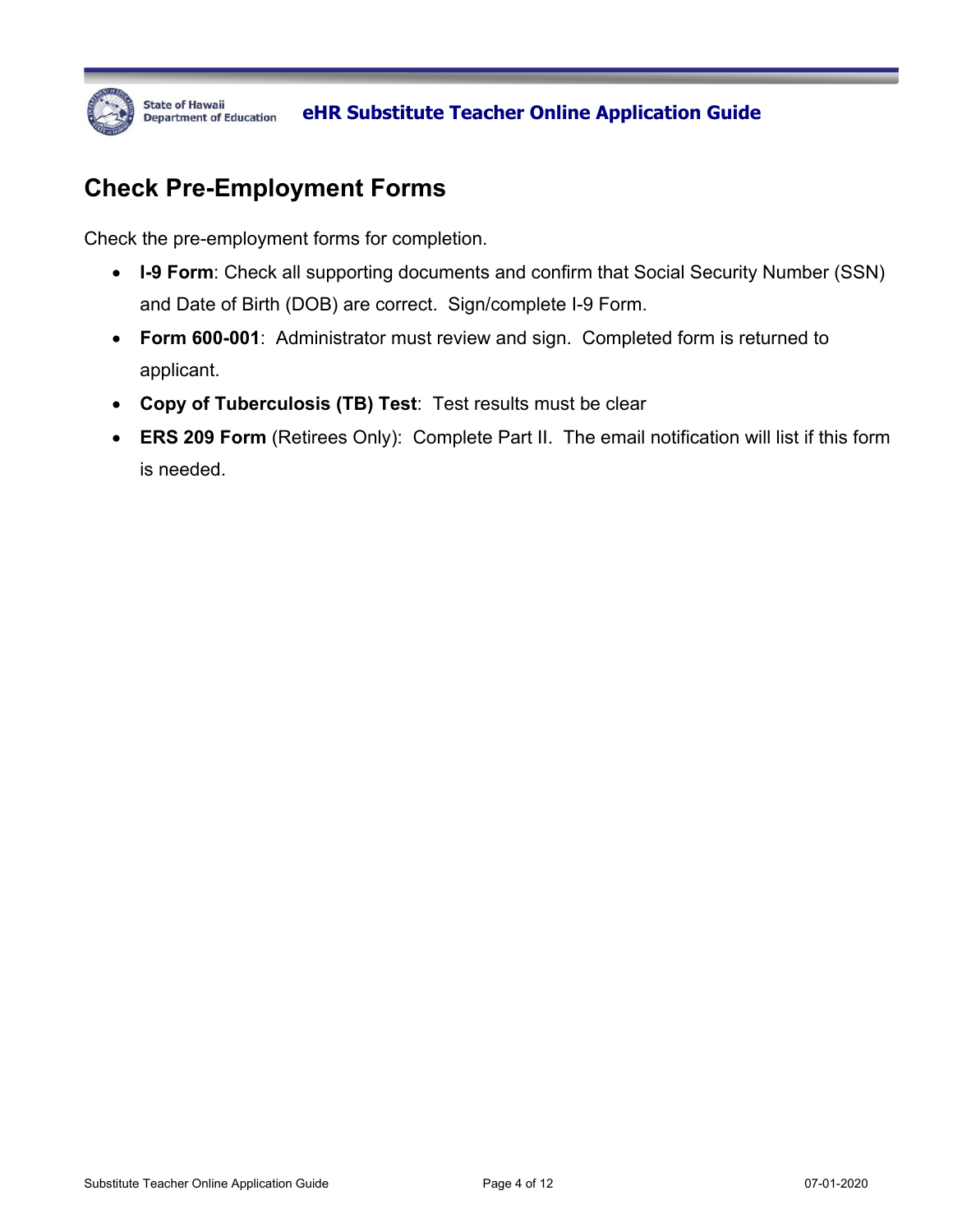

State of Hawaii **Education** eHR Substitute Teacher Online Application Guide

### **Logging Into eHR**

| Description: The CHAP Portal page is the main directory for information pertaining to eHR and<br>PDE3. It provides an overview of eHR, Introduction and Training Documentation, Login Help, and<br>access to Launch eHR. |                                                                |  |  |  |  |  |  |
|--------------------------------------------------------------------------------------------------------------------------------------------------------------------------------------------------------------------------|----------------------------------------------------------------|--|--|--|--|--|--|
| 1. Open up an internet connection (i.e. Internet Explorer, Mozilla Firefox, or Safari).                                                                                                                                  |                                                                |  |  |  |  |  |  |
| 2. Type in the URL address: http://ehr.k12.hi.us                                                                                                                                                                         |                                                                |  |  |  |  |  |  |
| CHAP Portal page will appear<br>3.                                                                                                                                                                                       |                                                                |  |  |  |  |  |  |
| eHR Overview: provides an overview of what eHR is about.                                                                                                                                                                 |                                                                |  |  |  |  |  |  |
| Introduction and Training Documentation: contains Quick Sheets and Video<br>B<br><b>Demonstrations</b>                                                                                                                   |                                                                |  |  |  |  |  |  |
|                                                                                                                                                                                                                          |                                                                |  |  |  |  |  |  |
| Welcome to the Collaborative Human Resources Automation Project (CHAP).<br>Click here for an overview of CHAP (CHAP aveniew)                                                                                             |                                                                |  |  |  |  |  |  |
|                                                                                                                                                                                                                          | eHR Components                                                 |  |  |  |  |  |  |
| eHR Overview                                                                                                                                                                                                             | School List Reports                                            |  |  |  |  |  |  |
| Introduction and Training<br>B<br>Documentation                                                                                                                                                                          | Financial Plan Template                                        |  |  |  |  |  |  |
| Launch eHR                                                                                                                                                                                                               | Projected School List<br>Teacher Assignment and Transfer       |  |  |  |  |  |  |
| o Login Help                                                                                                                                                                                                             | Program (TATP)<br><b>Teacher Recruitment</b>                   |  |  |  |  |  |  |
|                                                                                                                                                                                                                          | School List full functionality                                 |  |  |  |  |  |  |
| <b>CHAP Portal</b>                                                                                                                                                                                                       |                                                                |  |  |  |  |  |  |
| - PDE <sup>3</sup> Overview                                                                                                                                                                                              | PDE <sup>3</sup> Components<br>Highly Qualified Teacher Status |  |  |  |  |  |  |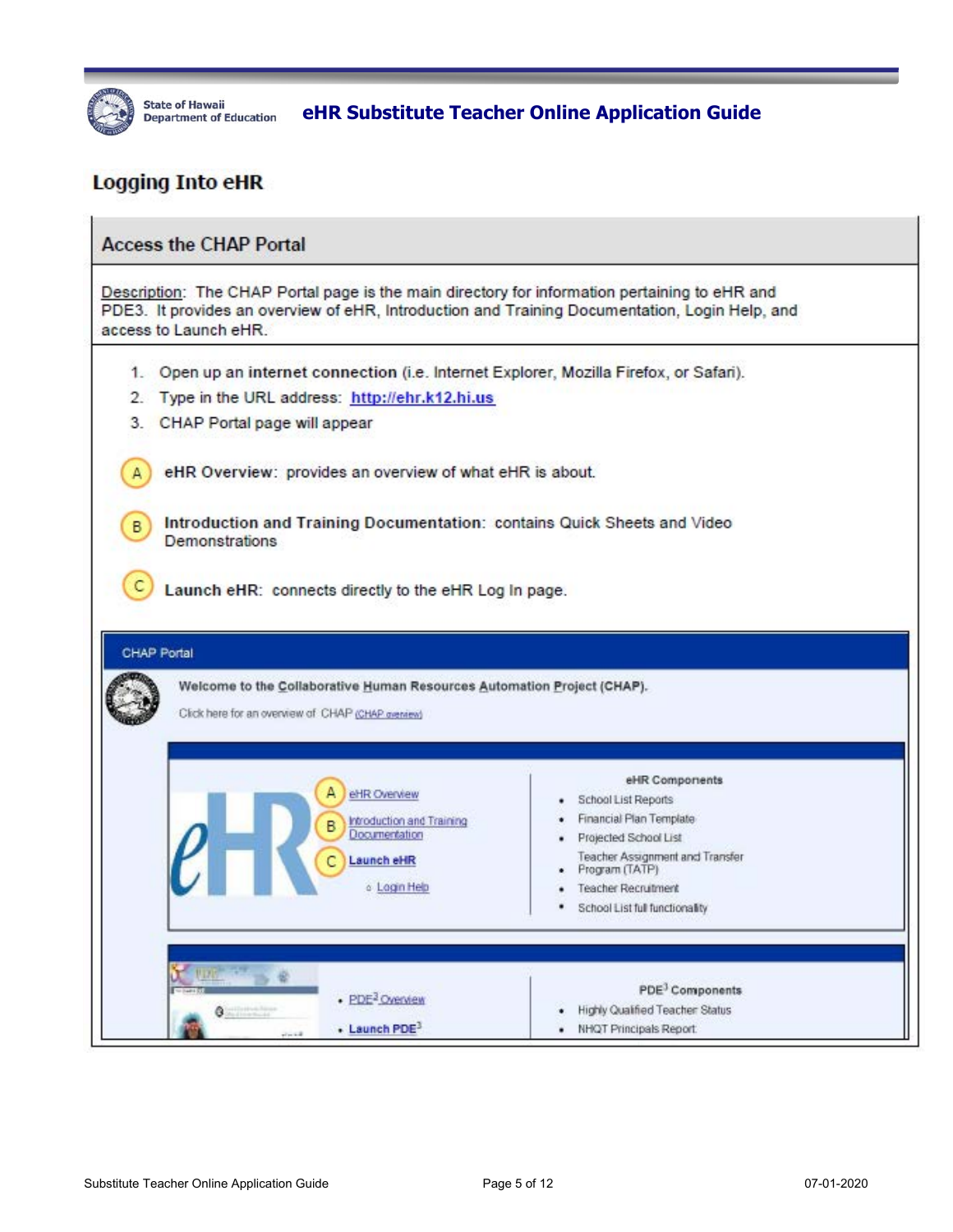

### **Access the Process Case**

The application will be in your Pending Cases.

1. On your home page, click *Go to Pending Cases* on right-hand side.

OR

Using the **Module** drop-down menu at the top, select *Processes*.

- 2. A list of your pending substitute teacher applications will have a Task Description of **Manage Substitute Teacher Sponsor Approval**.
- 3. Select the application you would like to view and click *Go to Case*.

|                  |                      | Hawaii State<br>Department<br>of Education                                                                                       | Instance: HRTEST1<br>System Date/Time:              | Processes<br>Module<br>04/18/2018<br>16:01:09                            | $\checkmark$<br><b>Pending Cases</b> | n<br>Home<br><b>Start Process</b>     | ?<br><b>Current Employee List</b>   | Help                                 | X Logout<br><b>Current Position List</b> |  |
|------------------|----------------------|----------------------------------------------------------------------------------------------------------------------------------|-----------------------------------------------------|--------------------------------------------------------------------------|--------------------------------------|---------------------------------------|-------------------------------------|--------------------------------------|------------------------------------------|--|
|                  | <b>Pending Cases</b> |                                                                                                                                  |                                                     |                                                                          |                                      |                                       |                                     |                                      |                                          |  |
| <b>Filter By</b> |                      | Process Case Label<br>$\checkmark$                                                                                               |                                                     | Advanced Search<br>⊆ο                                                    |                                      |                                       |                                     |                                      |                                          |  |
|                  |                      |                                                                                                                                  |                                                     |                                                                          |                                      |                                       |                                     |                                      |                                          |  |
|                  | Go To Case           | Re-Run With Params                                                                                                               | Edit Process Label                                  | <b>Show All Cases</b><br>H.                                              |                                      |                                       |                                     |                                      |                                          |  |
| Select           | <b>Details</b>       | <b>SCRIPTION OF STREET AND REAL PROPERTY</b>                                                                                     | <b>Process</b><br>Case<br><b>Step</b><br><b>Key</b> | <b>Process Case Label</b>                                                | <b>Process Step</b><br><b>Status</b> | <b>Location</b><br><b>Description</b> | Last<br><b>Updated</b><br><b>By</b> | Last<br><b>Update</b><br><b>Date</b> |                                          |  |
| $\odot$          | $H \simeq$           | ow Manage Substitute Sponsor Approval                                                                                            | 30                                                  | 8453 Sub EA Sponsor - L. Smith (451) Pending Submittal Eleele Elem (451) |                                      |                                       |                                     | 04/18/2018                           |                                          |  |
| O                |                      | <b>H</b> Show Maintain Proper                                                                                                    |                                                     | 3047171 PSL 2018 - Eleele Elem (451)                                     | Pending Submittal Eleele Elem (451)  |                                       |                                     | 01/17/2018                           |                                          |  |
| ∩                |                      | [451] Show Maintain School Financial Plan (Salaried) 3046070 FP Sch 2019 - Eleele Elem (451) Pending Submittal Eleele Elem (451) |                                                     |                                                                          |                                      |                                       |                                     | 10/30/2017                           |                                          |  |
| ∩                |                      | F Show Update Position Subject Areas                                                                                             |                                                     | 2622955 update position detail 601960                                    | Pending Input                        | Eleele Elem (451)                     |                                     | 02/02/2017                           |                                          |  |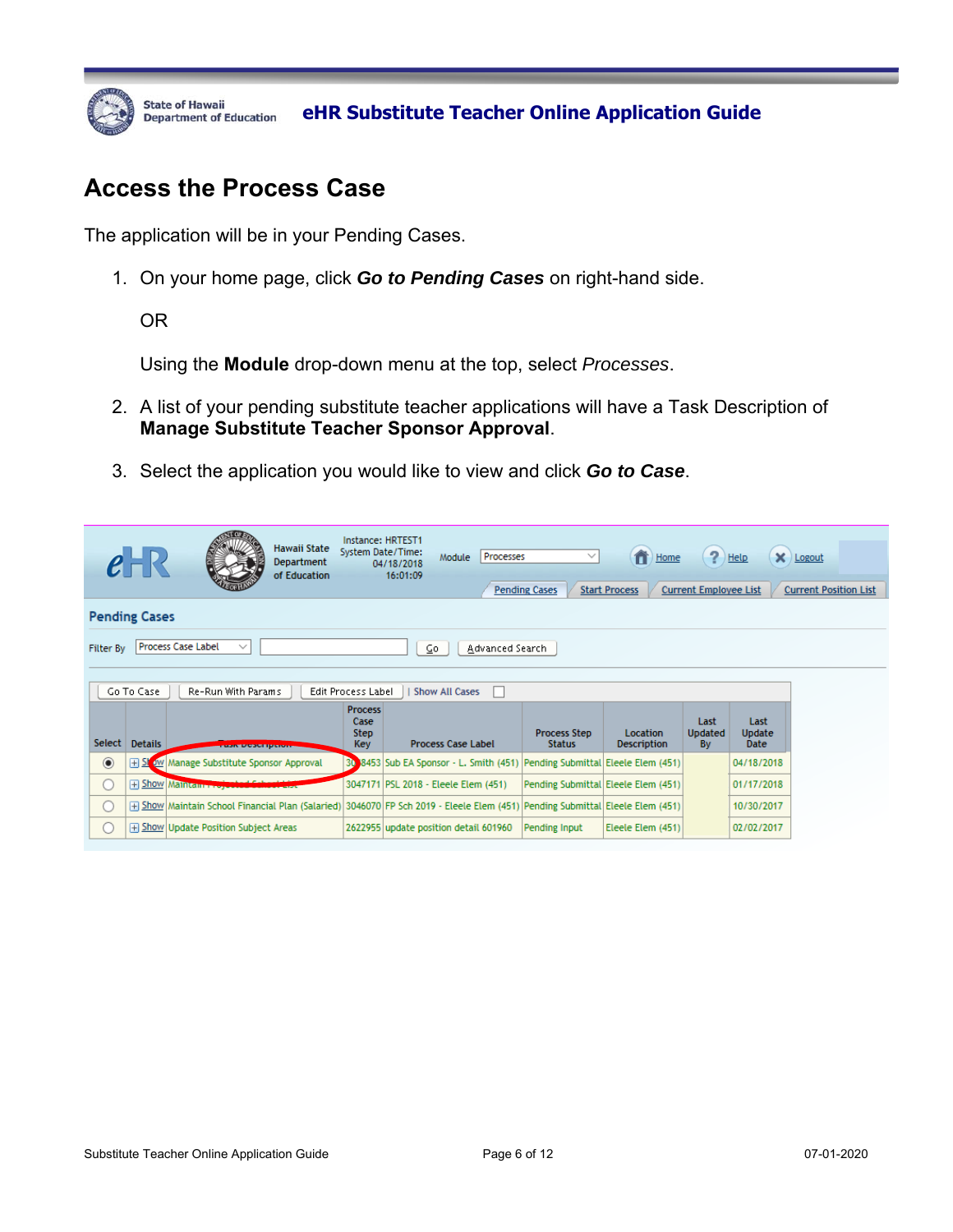

State of Hawaii *Department of Education* eHR Substitute Teacher Online Application Guide

## **Enter in Hiring Details for Applicant**

Based on the Pre-Employment documents gathered, you can enter in the Hiring Details for the applicant.

#### **Create an Action Row**

- 1. Click **Add Row** button.
- 2. In the **Action** drop-down menu, select *Initiate Suitability Clearance (Openings)*
- 3. In the **Reason** drop-down menu, select *Work Eligibility Verified*
- 4. Click on **Hiring Details** tab
- 5. Click on *Edit Hiring Details* button

|         |                                                                                 | Show Highest Sequence                |                                             | Reset Sort<br>Add Row                       |                               |                                  |                   |                          |                                      |               |                                |                                   |                                              |                                |
|---------|---------------------------------------------------------------------------------|--------------------------------------|---------------------------------------------|---------------------------------------------|-------------------------------|----------------------------------|-------------------|--------------------------|--------------------------------------|---------------|--------------------------------|-----------------------------------|----------------------------------------------|--------------------------------|
| Select  | * Effective<br><b>Date</b>                                                      | * Effective<br>Date Seq<br><b>No</b> | $\overline{2}$                              | * Action                                    |                               | 3                                | * Reason          | <b>App Start</b><br>Date | <b>Request to</b><br><b>Fill Key</b> |               | <b>Referral List</b><br>Key ID | <b>HR Action</b><br><b>Status</b> | <b>Process</b><br>Case<br><b>Step</b><br>Key | Preview<br><b>Notification</b> |
| $\odot$ | 04/20/2018                                                                      |                                      |                                             | 0 Initiate Suitability Clearance (Openings) | $\checkmark$                  | <b>Work Eligibility Verified</b> |                   | 04/18/2018 54865         |                                      | $\mathscr{L}$ | ∛                              | In Progress 3048453               |                                              |                                |
| $\cup$  | 04/18/2018                                                                      |                                      | 3 Initiate Suitability Clearance (Openings) |                                             | <b>Pending Hiring Details</b> |                                  | 04/18/2018        |                          | 54865                                |               | In Progress 3048453            |                                   |                                              |                                |
| O       | 04/18/2018                                                                      |                                      | 2 Pass Initial Screening (Openings)         |                                             | Initial Screening - Passed    |                                  | 04/18/2018        |                          | 54865                                |               | Approved 3048452               |                                   |                                              |                                |
| U       | 04/18/2018                                                                      |                                      | 1 Apply for Job (Details)                   |                                             |                               | Apply for Job - External         |                   | 04/18/2018               |                                      |               |                                | Approved 3048452                  |                                              |                                |
|         | Comment:<br><b>Application Openings</b><br>No rows found<br>Edit Hiring Details |                                      | <b>Application Details</b>                  | <b>Person Qualifications</b>                | Contact Info                  | <b>Documents</b>                 | <b>Preference</b> | <b>Hiring Details</b>    |                                      | 4             |                                |                                   |                                              |                                |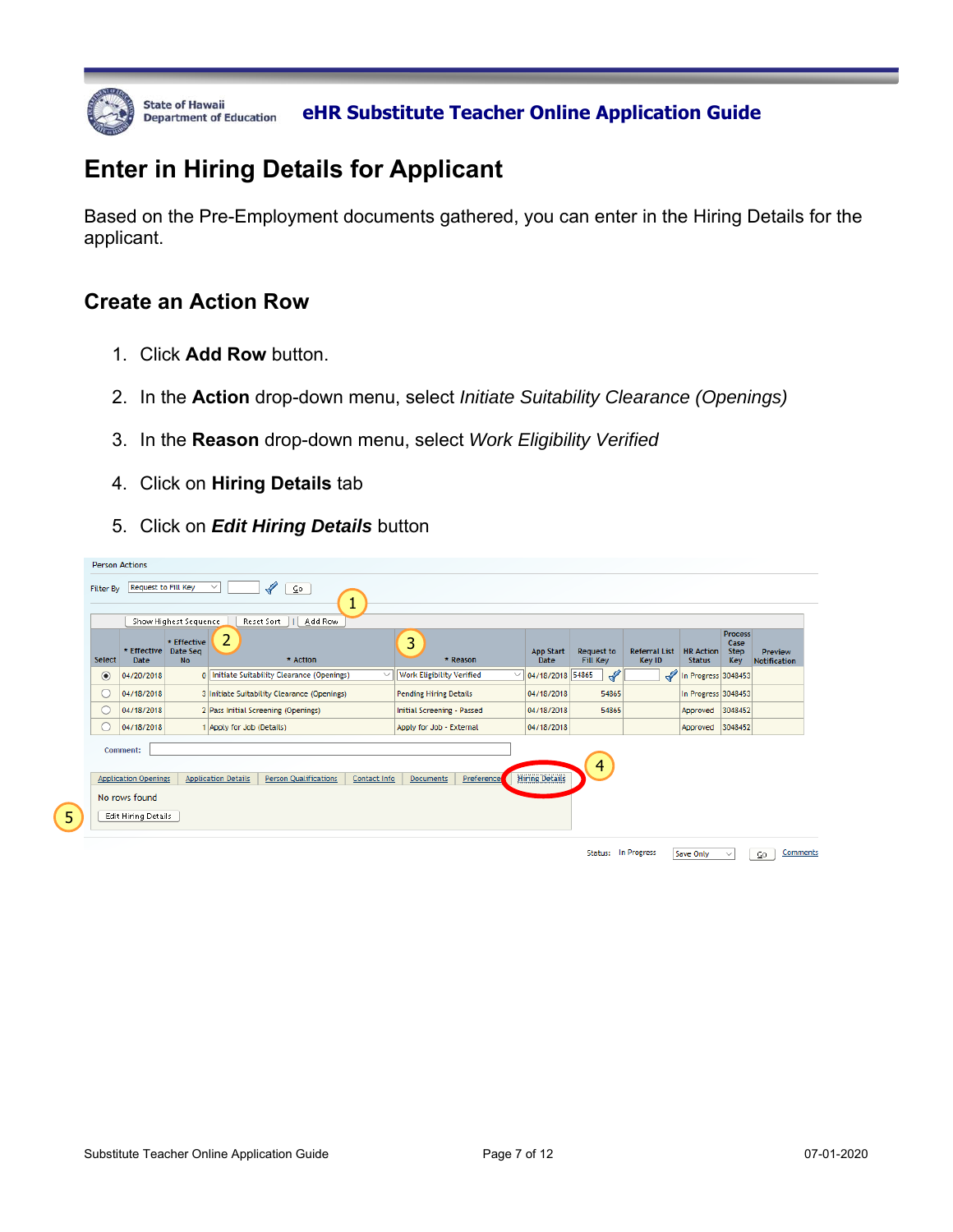

## State of Hawaii **Department of Education** eHR Substitute Teacher Online Application Guide

#### **Enter Hiring Details**

- 6. Using the verified I-9 Form...
	- a. Type in **SSN**
	- b. Type in **Date of Birth**
	- c. Indicate whether or not the applicant's **Name** at the top of the screen matches the I-9 Form
- 7. In the Healthcare Details Section…
	- a. In the **TB Screening Date** field, enter in the TB Clearance Date
- 8. In the I-9 Section…
	- a. In the *I-9 Hire Date* field, input the date the information on the I-9 form was verified
	- b. In the drop down menus, indicate the documents used to verify for the I-9 form in List A **OR** List B and C.
- 9. Click on **Go** to save

| <b>Application Openings</b>                                                                                                                       | <b>Application Details</b>                        | Contact Info                  | Documents                       | <b>Hiring Details</b> | <b>Substitute Classifications</b> |  |  |  |
|---------------------------------------------------------------------------------------------------------------------------------------------------|---------------------------------------------------|-------------------------------|---------------------------------|-----------------------|-----------------------------------|--|--|--|
| "Please contact Classified Employee Transactions at 808-441-8350 if the employee's name does not match the name given<br>in the Contact Info tab. |                                                   |                               |                                 |                       |                                   |  |  |  |
| Also, please enter the person's Social Security Number without dashes."                                                                           |                                                   |                               |                                 |                       |                                   |  |  |  |
|                                                                                                                                                   | <b>Effective Date:</b><br>Person Application Key: | 05/29/2019 00:00:01<br>683922 |                                 |                       |                                   |  |  |  |
|                                                                                                                                                   | $\star$ SSN:<br>$6\phantom{1}6$<br>* Birth Date:  | 555667777<br>11/11/1911       | 坠                               |                       |                                   |  |  |  |
|                                                                                                                                                   | * Name on File Matches I-9 Documents?             | $\odot$ Yes $\odot$ No        |                                 |                       |                                   |  |  |  |
| <b>Healthcare Details</b>                                                                                                                         |                                                   |                               |                                 |                       |                                   |  |  |  |
| $\overline{7}$                                                                                                                                    | * TB Screening Date                               | 04/02/2019                    | 坠                               |                       |                                   |  |  |  |
| 19 Verifying Documents                                                                                                                            |                                                   |                               |                                 |                       |                                   |  |  |  |
|                                                                                                                                                   | 8                                                 | * I-9 Hire Date               | 05/29/2019<br>陷                 |                       |                                   |  |  |  |
|                                                                                                                                                   | List A: Identity and Employment Authorization     |                               | US Passport or US Passport Card |                       | ▼                                 |  |  |  |
| List B: Employment Authorization<br>▼<br>▼<br>List C: Establishing Identity                                                                       |                                                   |                               |                                 |                       |                                   |  |  |  |
| Show Audit Info<br><b>Delete Hiring Details</b>                                                                                                   |                                                   |                               |                                 |                       |                                   |  |  |  |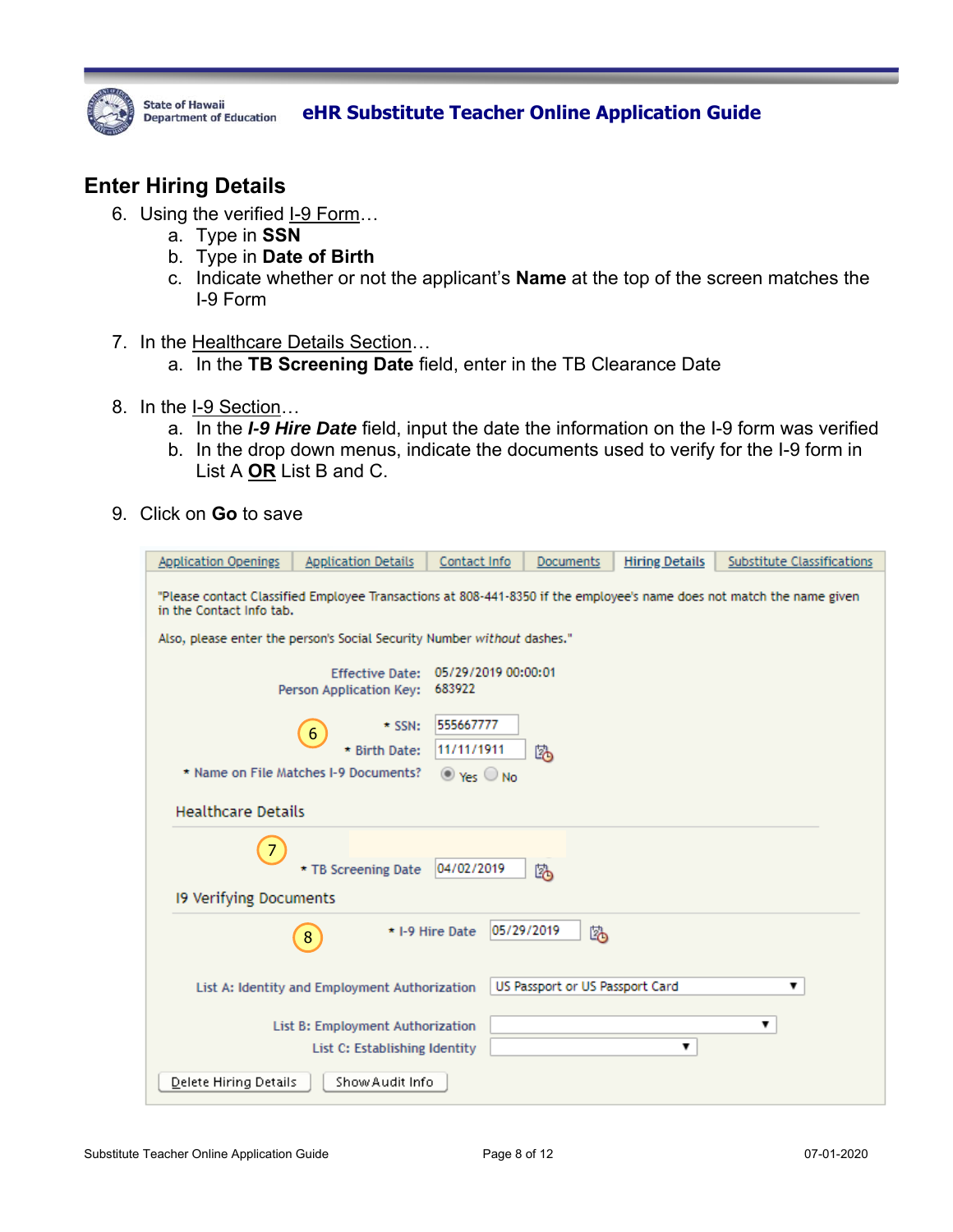

## **Saving/Uploading Documents in eHR**

For the **ACA Form** and **I-9 Form**, you can store an electronic copy in eHR instead of filing the original in your paper files. You will need to scan and save the document as a PDF prior to saving the document in eHR.

- 1. Select the *Documents* tab
- 2. Click the **New Documents** button

|                | <b>Application Openings</b> | <b>Hiring Details</b> |                                                                                               |                                           |                                         |
|----------------|-----------------------------|-----------------------|-----------------------------------------------------------------------------------------------|-------------------------------------------|-----------------------------------------|
|                | Details                     |                       |                                                                                               |                                           |                                         |
|                | <b>Select</b>               | * Document Type ID    | * Document Label                                                                              | $*$ OS File<br><b>Extension</b><br>/ Type | <b>Eff Dt</b><br>Date<br><b>Display</b> |
|                | $\odot$                     |                       | OLA Auto Gen Applicant Fact Sheet Applicant Fact Sheet 10017753 - 612859 Adobe PDF 04/24/2018 |                                           |                                         |
| $\overline{2}$ |                             | New Documents         |                                                                                               |                                           |                                         |

- 3. Under the *Document Type ID* drop down menu, select the document type that is being uploaded
- 4. In the *Document Label* text box, type a label indicating what the document is
- 5. In the *OS File Extension / Type*, select the document's file version
- 6. Click the **Browse** button
- 7. Select the file that will be uploaded
- 8. Click the **Open** button
- 9. Click the **Save** button

| <b>Documents</b>                                                                                                                        |                        | 9              |
|-----------------------------------------------------------------------------------------------------------------------------------------|------------------------|----------------|
| 3265062<br>Person Action                                                                                                                |                        | Cancel<br>∑ave |
| $\overline{3}$<br>* Document Type ID:<br>4<br>* Document Label:<br>$5$ $\star$ OS File Extension / Type:<br>Document Image:<br>Document | ちょ<br>w<br>6<br>Browse |                |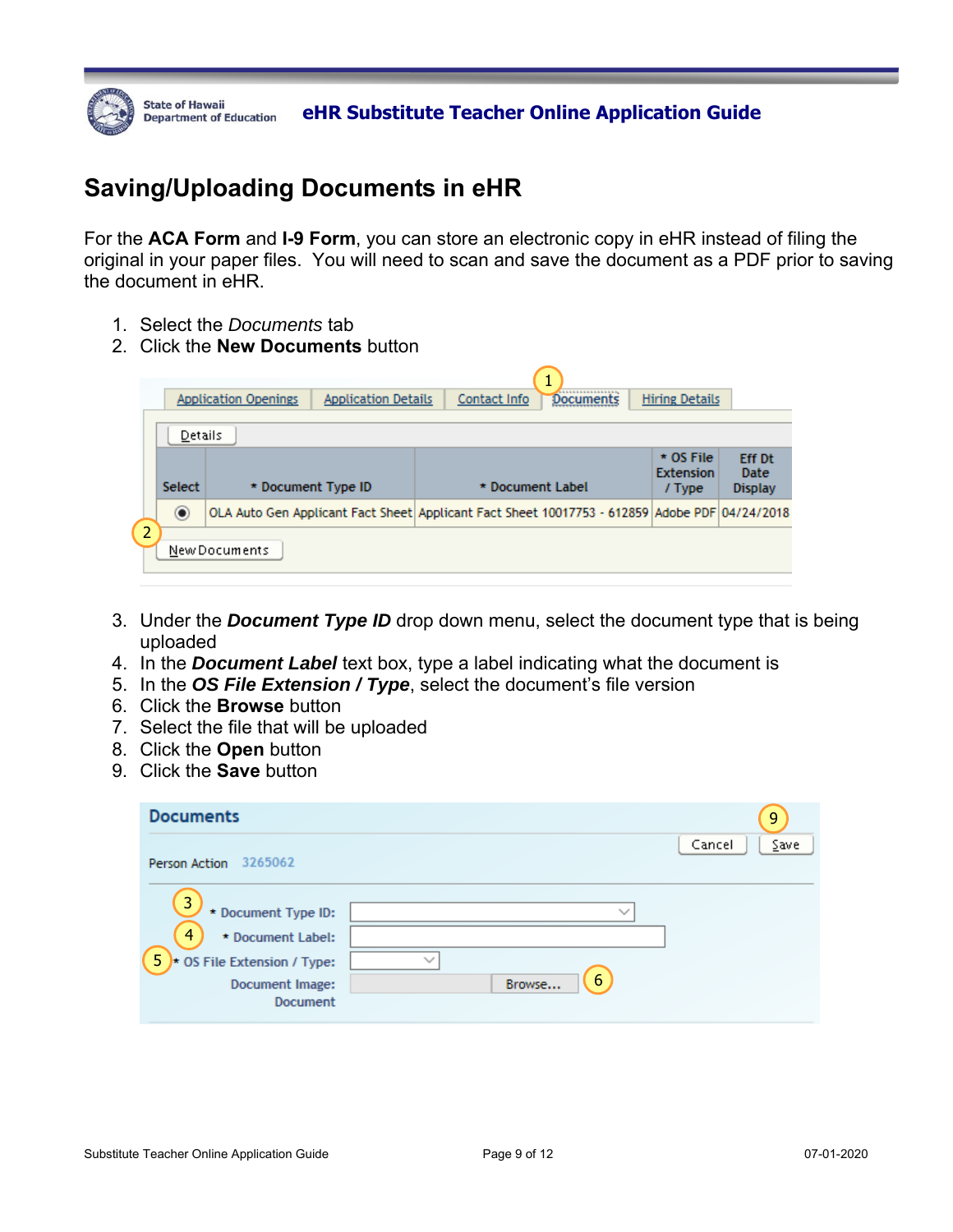

**BEATE OF HAWAII** DEALT CHAR Substitute Teacher Online Application Guide

## **Ready to submit**

Once you have input all of the hiring details and uploaded all documents, submit the process case.

- 1. In the **Status** drop-down menu located on right-hand side, select *Approve*.
- 2. Click the *Go* button

|          |                                                                                                                                        |                                     |                              | <b>Hawaii State</b><br>Department<br>of Education |                            | Module<br><b>Pending Cases</b> | Processes<br><b>Current Case</b>      | $\checkmark$<br>Home<br><b>Start Process</b>   | $\left( \frac{2}{3} \right)$ Help<br>$\mathsf{X}$ Logout<br><b>Current Employee List</b><br><b>Current Position List</b> |
|----------|----------------------------------------------------------------------------------------------------------------------------------------|-------------------------------------|------------------------------|---------------------------------------------------|----------------------------|--------------------------------|---------------------------------------|------------------------------------------------|--------------------------------------------------------------------------------------------------------------------------|
|          | Applicant Transaction: 12345678 Aloha, Mister<br>- Case: 4338843 Sub Teacher Sponsor                                                   |                                     |                              |                                                   |                            |                                |                                       |                                                |                                                                                                                          |
|          | In Progress<br>Comments<br>Status:<br>Approve<br>$\check{ }$<br>$\sqrt{100}$ More $\sqrt{20}$<br>Applicant Addl Info<br>Applicant Info |                                     |                              |                                                   |                            |                                |                                       |                                                |                                                                                                                          |
|          | Person Application Key<br>$\checkmark$<br>⊆o<br>Filter By                                                                              |                                     |                              |                                                   |                            |                                |                                       |                                                |                                                                                                                          |
|          | <b>Application Questions</b><br>Modify Application Date                                                                                |                                     |                              |                                                   |                            |                                |                                       |                                                |                                                                                                                          |
| Select   | <b>Details</b>                                                                                                                         | Person<br><b>Application</b><br>Key | $*$ App<br><b>Start Date</b> | Appoint Type                                      | * Correspondence<br>Medium | <b>Type</b>                    | * Person Application<br><b>Status</b> | * Task ID                                      |                                                                                                                          |
| $\bf{O}$ | $\Box$ Show                                                                                                                            |                                     |                              | 774582 07/01/2020 Appoint Type Not Found Online   |                            | Applicant   On Hold            |                                       | <b>External Substitute Teacher Application</b> |                                                                                                                          |

## **Distribution of the Documents**

Once you have submitted the process case, you will need to store/distribute the documents accordingly.

- **I-9 Form**: If scanned into eHR, destroy document. If not, then store document in school's personnel file for the employee.
- **Form 600-001**: Completed form (signed by Administrator) return to applicant.
- **Copy of Tuberculosis (TB) Test**: If scanned into eHR, destroy document. If not, then store document in school's personnel file for the employee.
- **ERS 209 Form** (Retirees Only): Complete Part II and send to ERS. A copy should be either scanned into eHR or stored in employee's personnel file at the school.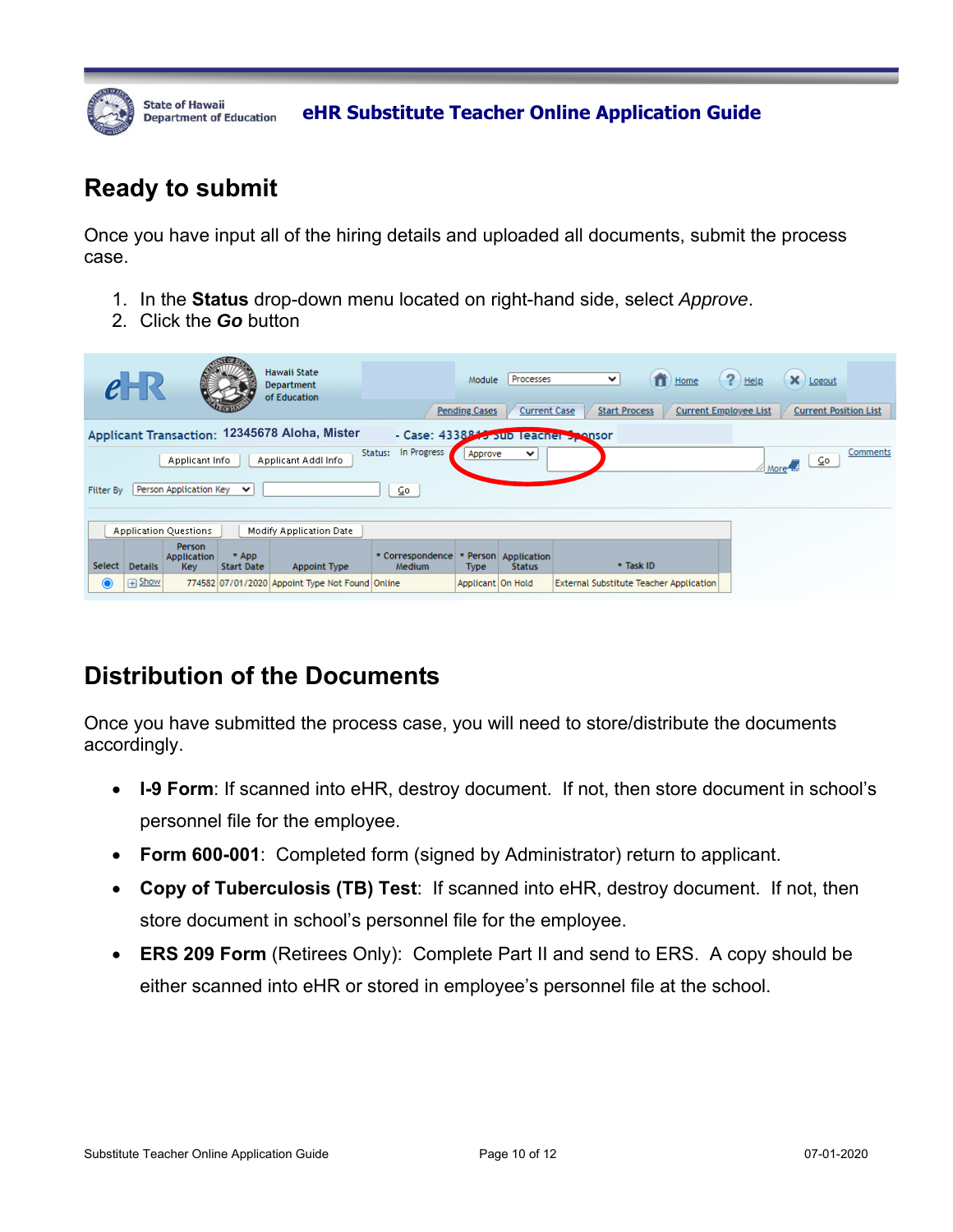

## **Next Steps**

Once you have submitted the process case, the applicant will be notified that Employee Background Check Unit will be conducting background checks and contacting the applicant if a fingerprint appointment is needed.

- **Fingerprint Needed.** The applicant will receive an automated email that will be contacted by the district office to set up a fingerprinting appointment. The applicant will need to bring the Form 600-001 to their appointment.
- **No Fingerprint Needed.** The applicant will receive an automated email indicating they have completed the application process and how to register/access SmartFindExpress.

You and your Administration will also be receiving an automated email notification when the applicant has completed the process and is now eligible to substitute teach.